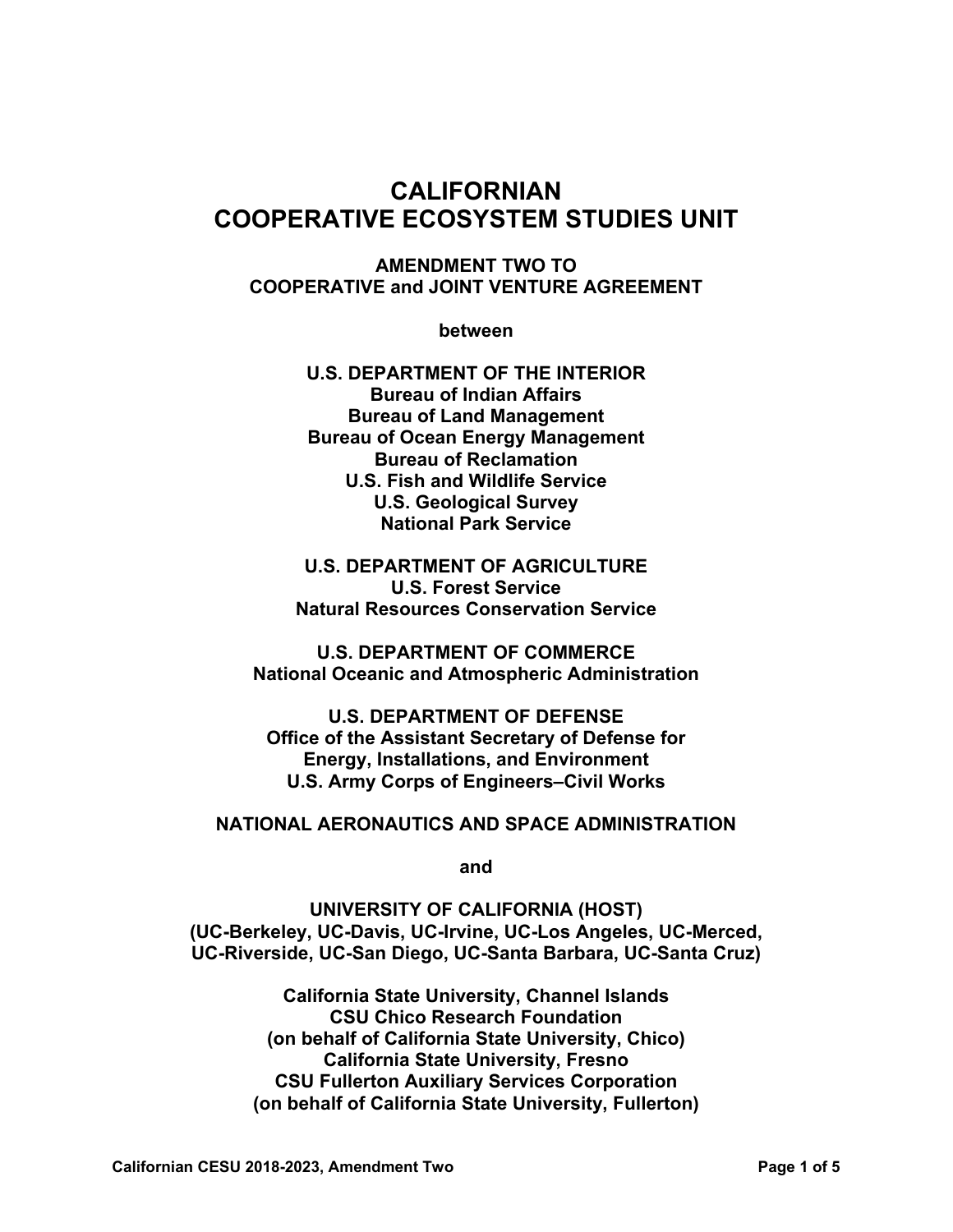**Humboldt State University California State University, Los Angeles University Corporation at Monterey Bay (on behalf of CSU Monterey Bay) The University Corporation | California State University, Northridge Cal Poly Pomona Foundation, Inc. (on behalf of California State Polytechnic University, Pomona) California State University, Sacramento (Sacramento State) San Diego State University Research Foundation San Francisco State University Cal Poly Corporation (on behalf of California Polytechnic State University) Sonoma State University California State University, Stanislaus Carnegie Mellon University Occidental College University of Southern California School of Architecture California Department of Fish and Wildlife California Association of Resource Conservation Districts California Invasive Plant Council The Institute for Bird Populations Institute for Wildlife Studies Moss Landing Marine Laboratories Point Blue Conservation Science Santa Barbara Botanic Garden San Bernardino County Museum San Diego Natural History Museum Zoological Society of San Diego (d/b/a San Diego Zoo Global) Marine Ecology and Telemetry Research The Marine Mammal Center** 

#### **Adding: Stanford University Department of Earth System Science**

With the exception of the changes below, all terms and conditions of the Californian CESU Cooperative and Joint Venture Agreement apply to this Amendment, and this Amendment is hereby made part of the Agreement.

# **ARTICLE I. BACKGROUND AND OBJECTIVES**

Q.2. The Stanford University Department of Earth System Science is hereby included in the Californian CESU as a Partner Institution.

#### **ARTICLE III. TERM OF AGREEMENT**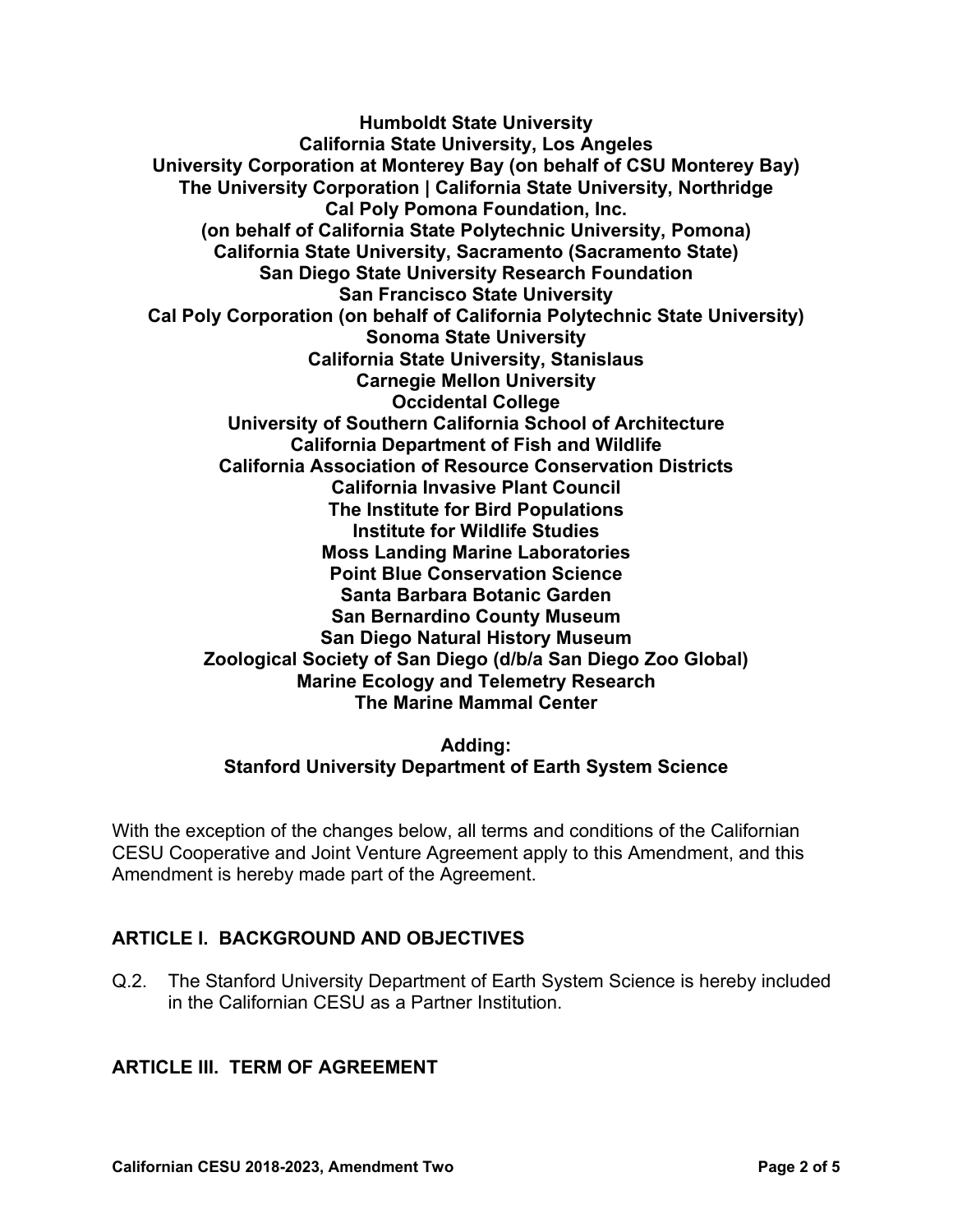- A.1. The effective date of the Californian CESU Cooperative and Joint Venture Agreement is 01 July 2018.
- A.2. The effective date of this Amendment to the Californian CESU Cooperative and Joint Venture Agreement shall be determined from the date of the last signature.

### **ARTICLE IV. KEY OFFICIALS**

C.32. The representatives for Stanford University Department of Earth System Science are:

*Technical Representative(s):* 

Robert B. Jackson Douglas Provostial Professor and Chair Department of Earth System Science Stanford University 473 Via Ortega, Y2E2 Stanford, CA 94305 Phone: (650) 497-5841 rob.jackson@stanford.edu

*Administrative Representative(s):* 

Jennifer Scerri Contract and Grant Officer Office of Sponsored Research Stanford University 3160 Porter Drive, Suite 100 Palo Alto, California 94304 Phone: (650) 497-6767 jscerri@stanford.edu

# **ARTICLE XIV. AMENDMENT AUTHORIZING SIGNATURES**

Per Article III.C., the following authorizing signatures are attached:

- N. UNIVERSITY OF CALIFORNIA (HOST)
- TT. Stanford University Department of Earth System Science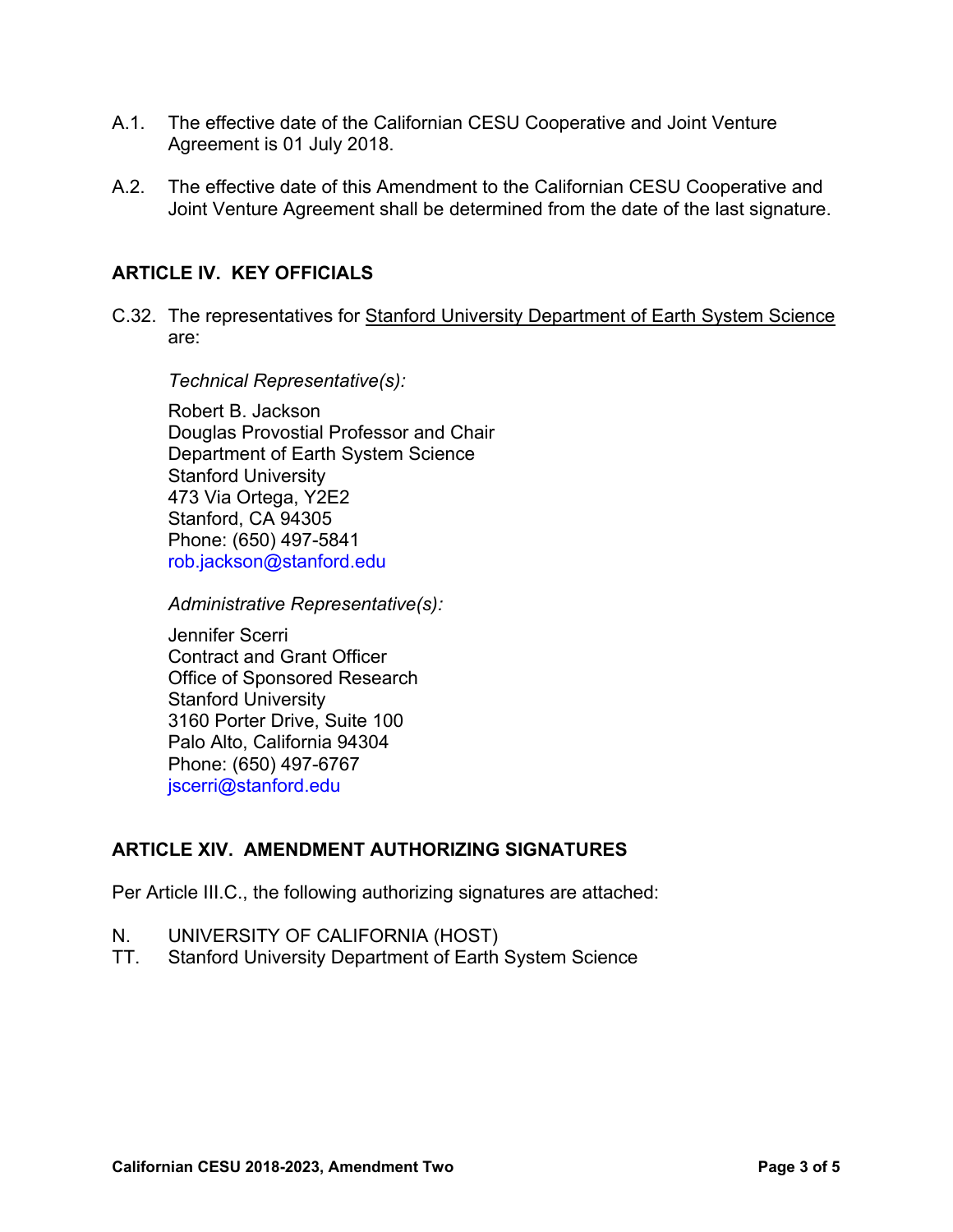# ARTICLE XIV. AMENDMENT AUTHORIZING SIGNATURES (cont.)

N. UNIVERSITY OF CALIFORNIA (HOST), systemwide authorization

dudes & DeMattes

Lourdes G. DeMattos **Contract and Grant Officer**  8/1/2019

**Date**